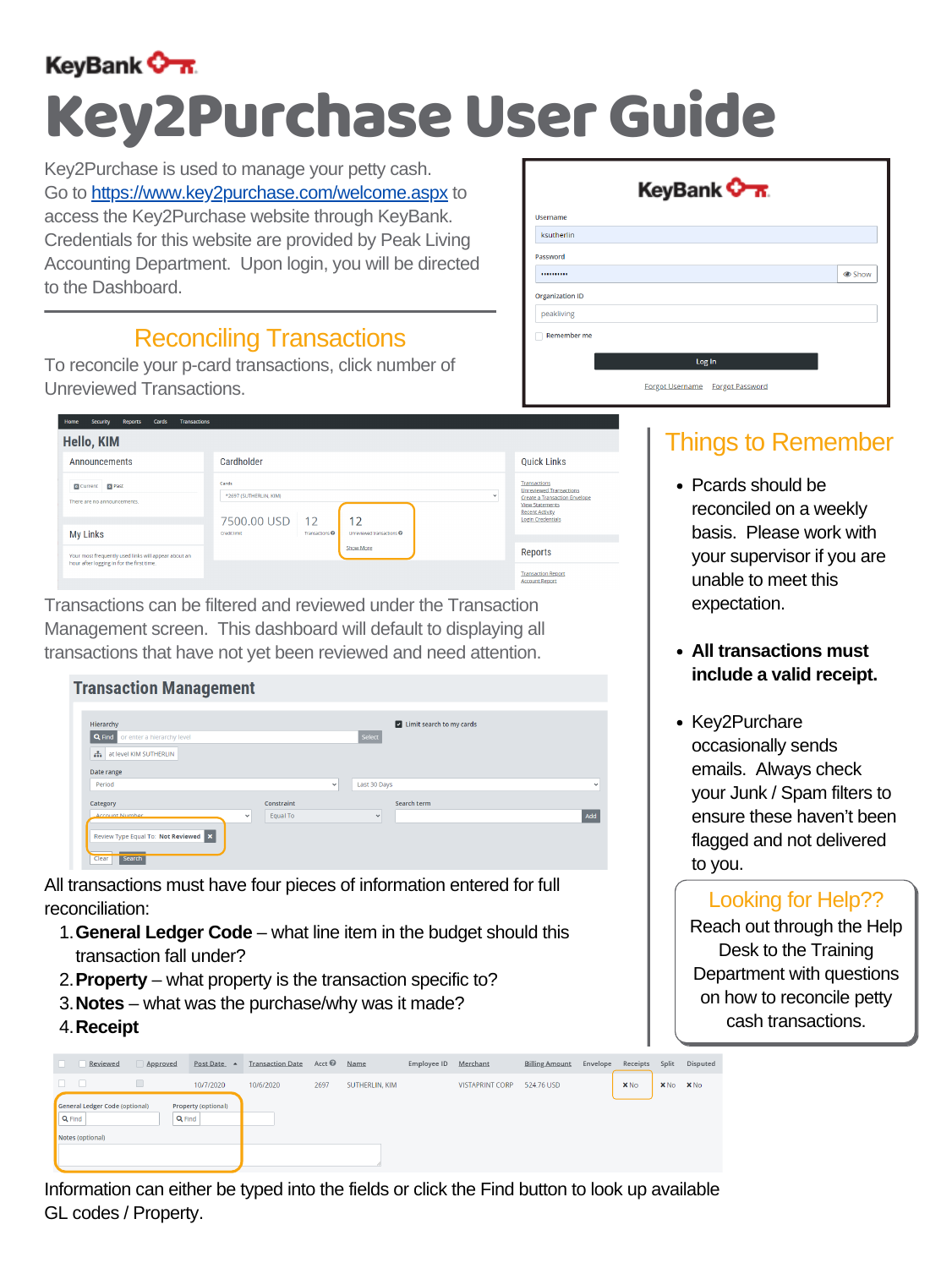

## Key2Purchase User Guide

Pop-up will display. Click Browse to locate receipt file on computer. Once file is selected, click Upload Receipt.

| <b>Receipts</b>                                                                                                          | × |
|--------------------------------------------------------------------------------------------------------------------------|---|
| Valid types are: .doc, .docx, .pdf, .tiff, .jpg, .gif, .png, .bmp. Attachments file size total cannot exceed 4096<br>KB. |   |
| Upload receipt<br>Browse                                                                                                 |   |
| <b>Upload Receipt</b><br>Cancel                                                                                          |   |

To attach a receipt to each transaction, highlight the appropriate transaction (selected transaction will highlight in light blue, shown below) and click the Receipts button.

> Once the transactions have been marked as Reviewed, they will disappear from your dashboard. Remember that this screen is defaulted to only showed Not Reviewed items.

Use the Category filters at the top of the screen to see Reviewed transactions or filter other items based on which transactions you are hoping to see.

|   | Hierarchy                                           |                        |                             | $\blacktriangleright$ Limit search to my cards |                                         |             |
|---|-----------------------------------------------------|------------------------|-----------------------------|------------------------------------------------|-----------------------------------------|-------------|
|   | Q Find or enter a hierarchy level                   |                        | Select                      |                                                |                                         |             |
|   | $\mathbf{A}$ at level KIM SUTHERLIN                 |                        |                             |                                                |                                         |             |
|   | Date range                                          |                        |                             |                                                |                                         |             |
|   | Period                                              | $\checkmark$           | Last 30 Days                |                                                |                                         | $\check{~}$ |
|   | Category                                            | Constraint             |                             | Search term                                    |                                         |             |
|   | <b>Account Number</b>                               | Equal To               | $\checkmark$                |                                                |                                         | Add         |
| ∥ | <b>Account Number</b>                               |                        |                             |                                                |                                         |             |
|   | <b>Account Number Last 4</b>                        |                        |                             |                                                |                                         |             |
|   | Approve Type                                        |                        |                             |                                                |                                         |             |
|   | <b>Billing Currency</b>                             |                        |                             |                                                |                                         |             |
|   | <b>Disputed Transaction</b>                         |                        | $\sim$ Collapse             |                                                |                                         |             |
|   | Employee ID                                         |                        |                             |                                                |                                         |             |
|   | <b>First Name</b>                                   |                        |                             |                                                |                                         |             |
|   | General Ledger Code                                 |                        |                             |                                                |                                         |             |
|   | $\vert$ S<br><b>General Ledger Code Description</b> |                        |                             |                                                |                                         |             |
|   | <b>Last Name</b>                                    |                        |                             |                                                |                                         |             |
|   | <b>Merchant Name</b>                                |                        |                             |                                                |                                         |             |
|   | <b>it</b><br>Property                               | Receipts<br>ransaction | <b>Copy Financial Codes</b> | <b>Clear Financial Codes</b>                   | <b>Clear Notes</b><br><b>Copy Notes</b> |             |

To finalize reconciliation, mark transaction as Reviewed and click Save. Transactions should only be marked as Reviewed once all information is entered/attached (GL code, Property, Notes and Receipt(s)).

| Reviewed                               | Approved | Post Date 4         | <b>Transaction Date</b> | Acct <sup><sup>O</sup></sup> | Name       |
|----------------------------------------|----------|---------------------|-------------------------|------------------------------|------------|
| $\blacktriangledown$                   |          | 10/7/2020           | 10/6/2020               | 2697                         | SUTHERLIN, |
| <b>General Ledger Code (optional)</b>  |          | Property (optional) |                         |                              |            |
| Q Find<br>5213-000<br>Notes (optional) | Q Find   | creeksid            |                         |                              |            |
| <b>Brochures</b>                       |          |                     |                         |                              |            |
| $\vert\textbf{v}\vert$                 |          | 10/7/2020           | 10/6/2020               | 2697                         | SUTHERLIN, |
| <b>General Ledger Code (optional)</b>  |          | Property (optional) |                         |                              |            |
| Q Find<br>5123-000                     | Q Find   | stetson             |                         |                              |            |
| Notes (optional)                       |          |                     |                         |                              |            |
| <b>Brochures</b>                       |          |                     |                         |                              | 4          |
| Cancel<br>Summary                      | Save     |                     |                         |                              |            |

Once uploaded, close out Receipts box using X in top right corner.

| <b>Receipts</b>                                                |                                                                                                                   |             |                                 | ×      |
|----------------------------------------------------------------|-------------------------------------------------------------------------------------------------------------------|-------------|---------------------------------|--------|
|                                                                | File(s) '126.09 Creekside Village.png' successfully uploaded.                                                     |             |                                 |        |
| KB.                                                            | Valid types are: .doc, .docx, .pdf, .tiff, .jpg, .gif, .png, .bmp. Attachments file size total cannot exceed 4096 |             |                                 |        |
| Upload receipt                                                 |                                                                                                                   |             |                                 |        |
|                                                                |                                                                                                                   |             |                                 | Browse |
| <b>Uploaded Receipts</b><br>Select a row to perform an action. |                                                                                                                   |             |                                 |        |
|                                                                |                                                                                                                   |             |                                 |        |
| Uploaded Date v                                                | Filename                                                                                                          | <u>Type</u> | Size                            |        |
| 10/19/2020 12:51:21 PM                                         | 126.09 Creekside Village.png                                                                                      | <b>PNG</b>  | 42.0 KB (kilobyte)              |        |
|                                                                |                                                                                                                   |             |                                 |        |
|                                                                |                                                                                                                   |             | <b>Upload Receipt</b><br>Cancel |        |

<u>Post Date</u> ▲ Transaction Date Acct ● Reviewed Approved Name Employee ID Merchant **Billing Amount** Envelope Receipts Split Disputed

|                                                          | 10/7/2020                                | 10/6/2020 | 2697 | SUTHERLIN, KIM | <b>VISTAPRINT CORP</b> | 524.76 USD | $\vee$ Yes | $X$ No | $\times$ No |
|----------------------------------------------------------|------------------------------------------|-----------|------|----------------|------------------------|------------|------------|--------|-------------|
| <b>General Ledger Code (optional)</b><br>Q Find 5213-000 | Property (optional)<br>Q Find   creeksid |           |      |                |                        |            |            |        |             |
| Notes (optional)                                         |                                          |           |      |                |                        |            |            |        |             |
| Brochures                                                |                                          |           |      |                |                        |            |            |        |             |

### Attaching Receipts

Transaction will now show green checkmark in Receipts column on far-right hand side.



### Finalizing / Marking Transactions as Reviewed